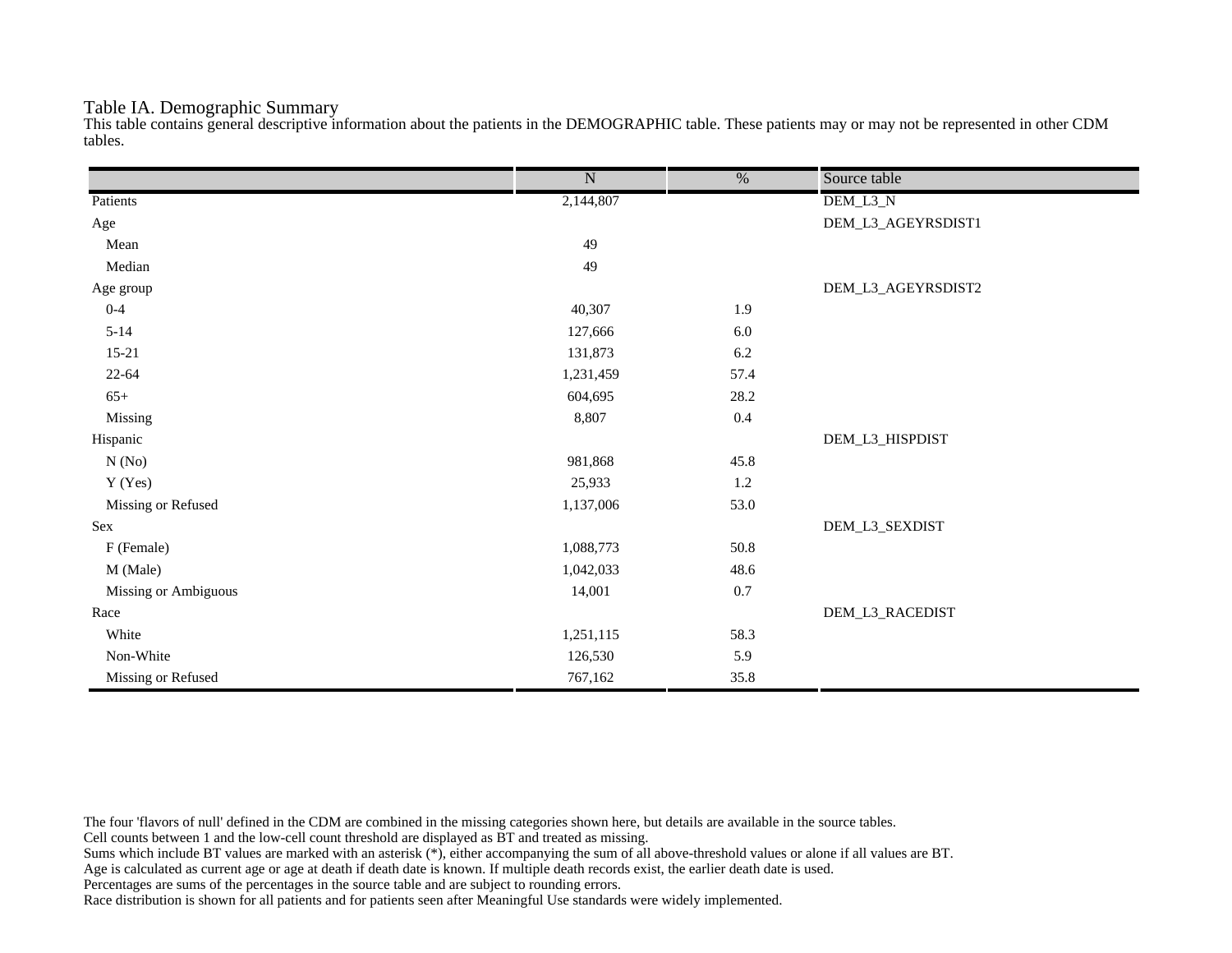#### Table IA. Demographic Summary (continued)

This table contains general descriptive information about the patients in the DEMOGRAPHIC table. These patients may or may not be represented in other CDM tables.

|                                                                                                                                                                   | $\mathbf N$      | %     | Source table      |
|-------------------------------------------------------------------------------------------------------------------------------------------------------------------|------------------|-------|-------------------|
| Race among patients with at least 1 encounter after December 2011                                                                                                 |                  |       | XTBL_L3_RACE_ENC  |
|                                                                                                                                                                   |                  |       |                   |
| White                                                                                                                                                             | 619,401          | 81.8  |                   |
| Non-White                                                                                                                                                         | 72,191           | 9.5   |                   |
| Missing or Refused                                                                                                                                                | 65,322           | 8.6   |                   |
| Gender Identity                                                                                                                                                   |                  |       | DEM_L3_GENDERDIST |
| GQ (Genderqueer/Non-Binary)                                                                                                                                       | $\overline{0}$   | 0.0   |                   |
| M (Man)                                                                                                                                                           | $\theta$         | 0.0   |                   |
| W (Woman)                                                                                                                                                         | $\boldsymbol{0}$ | 0.0   |                   |
| MU (Multiple gender categories), SE (Something else),<br>TF (Transgender female/Trans woman/Male-to-female),<br>or TM (Transgender male/Trans man/Female-to-male) | $\mathbf{0}$     | 0.0   |                   |
| Missing or Refused                                                                                                                                                | 2,144,807        | 100.0 |                   |
| <b>Sexual Orientation</b>                                                                                                                                         |                  |       | DEM_L3_ORIENTDIST |
| Bisexual                                                                                                                                                          | $\overline{0}$   | 0.0   |                   |
| Gay                                                                                                                                                               | $\overline{0}$   | 0.0   |                   |
| Lesbian                                                                                                                                                           | $\overline{0}$   | 0.0   |                   |
| Queer                                                                                                                                                             | $\overline{0}$   | 0.0   |                   |
| Straight                                                                                                                                                          | $\theta$         | 0.0   |                   |
| AS (Asexual), MU (Multiple sexual orientations),<br>SE (Something else), QS (Questioning)                                                                         | $\mathbf{0}$     | 0.0   |                   |
| Missing or Refused                                                                                                                                                | 2,144,807        | 100.0 |                   |

The four 'flavors of null' defined in the CDM are combined in the missing categories shown here, but details are available in the source tables.

Cell counts between 1 and the low-cell count threshold are displayed as BT and treated as missing.

Sums which include BT values are marked with an asterisk (\*), either accompanying the sum of all above-threshold values or alone if all values are BT.

Age is calculated as current age or age at death if death date is known. If multiple death records exist, the earlier death date is used.

Percentages are sums of the percentages in the source table and are subject to rounding errors.

Race distribution is shown for all patients and for patients seen after Meaningful Use standards were widely implemented.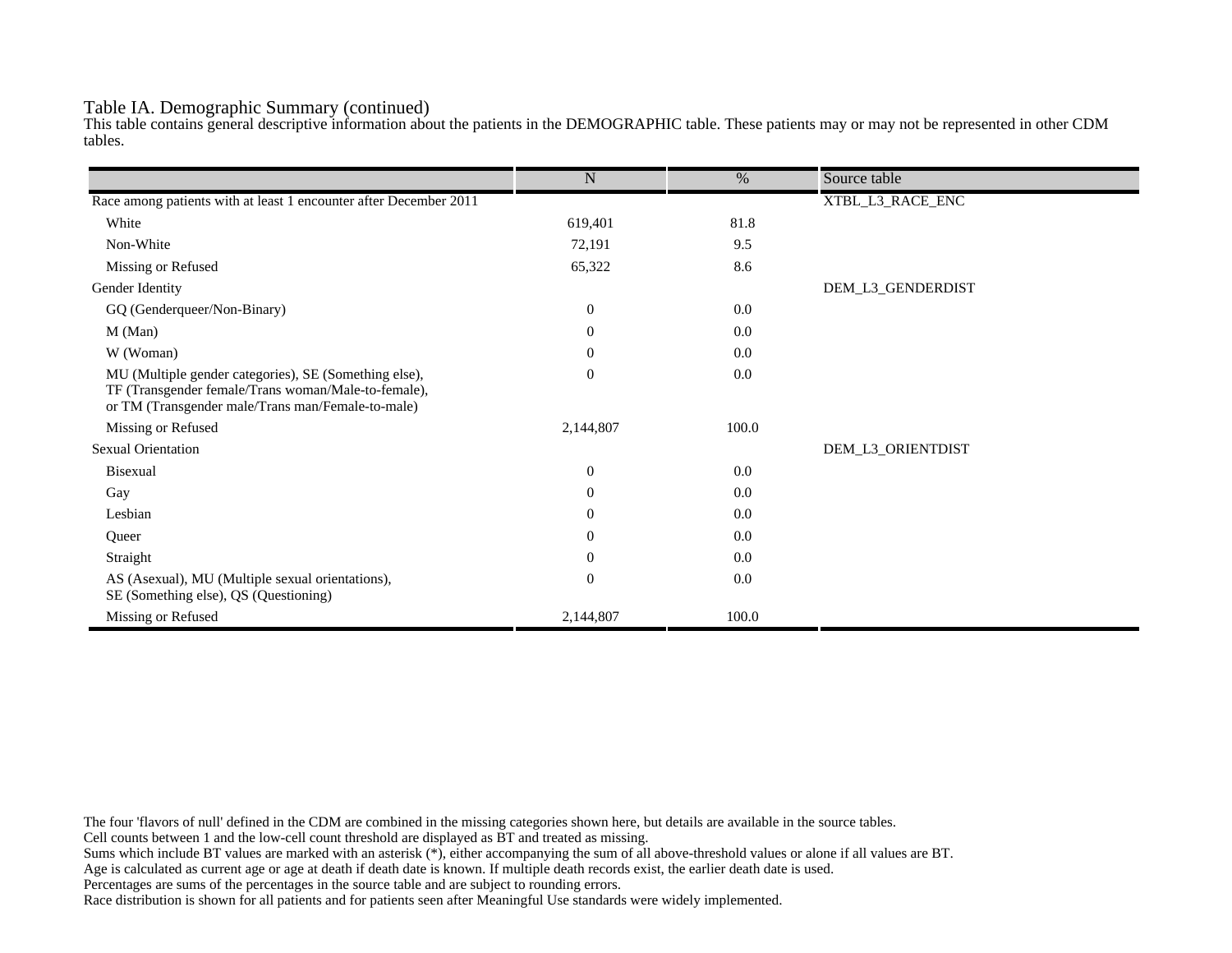## Table IB. Potential Pools of Patients

This table illustrates the number of patients meeting different inclusion criteria and supports Data Check 3.04 (less than 50% of patients with encounters have DIAGNOSIS records) and Data Check 3.05 (less than 50% of patients with encounters have PROCEDURES records). Data check exceptions are highlighted in red and must be corrected.

| Metric                                                                                                                                          | <b>Metric Description</b>                                                                                                                                    | Result  | Source table                 |
|-------------------------------------------------------------------------------------------------------------------------------------------------|--------------------------------------------------------------------------------------------------------------------------------------------------------------|---------|------------------------------|
| Potential pool of patients for observational studies                                                                                            | Number of unique patients with at least 1 ED, EI, IP, OS, TH, or AV encounter<br>within the past 5 years                                                     | 526,776 | ENC_L3_DASH2                 |
| Potential pool of patients for trials                                                                                                           | Number of unique patients with at least 1 ED, EI, IP, OS, TH, or AV encounter<br>within the past 1 year                                                      | 269,022 | ENC L3 DASH2                 |
| Potential pool of patients for studies requiring data<br>on diagnoses, vital measures and (a) medications<br>or (b) medications and lab results | Number of unique patients with at least 1 encounter and DIAGNOSIS and<br>VITAL records within the past 5 years                                               | 411,588 | XTBL L3 DASH1                |
|                                                                                                                                                 | Number of unique patients with at least 1 encounter and DIAGNOSIS, VITAL,<br>and PRESCRIBING or DISPENSING records within the past 5 years                   | 383,911 | XTBL L3 DASH2                |
|                                                                                                                                                 | Number of unique patients with at least 1 encounter and DIAGNOSIS, VITAL,<br>PRESCRIBING or DISPENSING, and LAB_RESULT_CM records within the<br>past 5 years | 287,276 | XTBL L3 DASH3                |
| Patients with diagnosis data                                                                                                                    | Percentage of patients with encounters who have at least 1 diagnosis                                                                                         | 97%     | $ENC$ $L3$ $N$ :<br>DIA L3 N |
| Patients with procedure data                                                                                                                    | Percentage of patients with encounters who have at least 1 procedure                                                                                         | 94%     | $ENC_L3_N;$<br>PRO_L3_N      |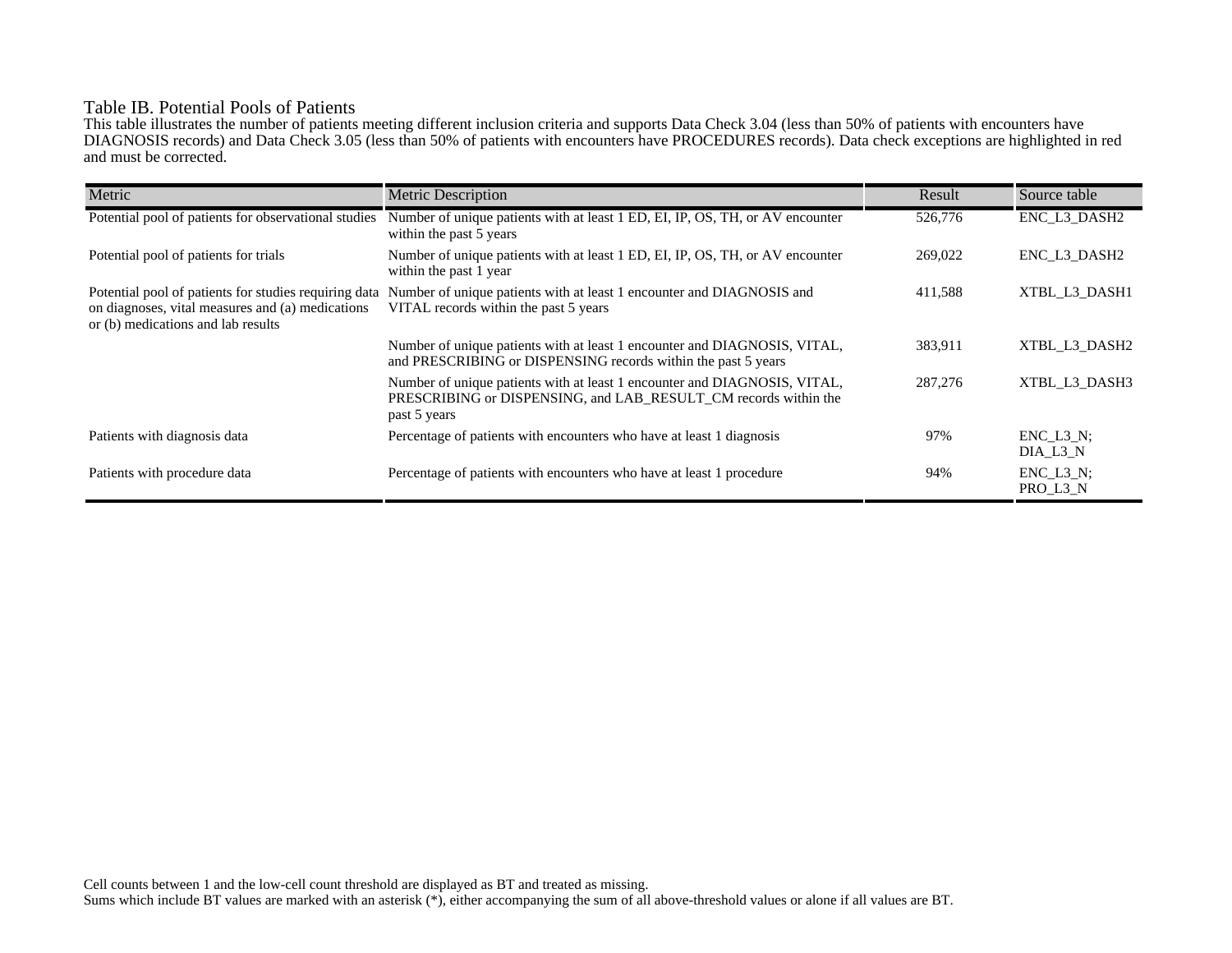## Table IC. Height, Weight, and Body Mass Index

This table contains descriptive statistics and frequencies of VITAL measurements.

|                                    | Result    | %    | Source table   |
|------------------------------------|-----------|------|----------------|
| Height measurements                |           |      | VIT_L3_HT_DIST |
| Records                            | 2,814,301 |      |                |
| Height (inches), mean              | 65        |      |                |
| Height (inches), median            | 66        |      |                |
| Weight measurements                |           |      | VIT_L3_WT_DIST |
| Records                            | 4,056,067 |      |                |
| Weight (lbs.), mean                | 181       |      |                |
| Weight (lbs.), median              | 176       |      |                |
| Body Mass Index (BMI) measurements |           |      | VIT_L3_BMI     |
| Records                            | 2,241,577 |      |                |
| $BMI \leq 25$                      | 789,524   | 35.2 |                |
| <b>BMI 26-30</b>                   | 564,428   | 25.2 |                |
| $BMI > = 31$                       | 887,625   | 39.6 |                |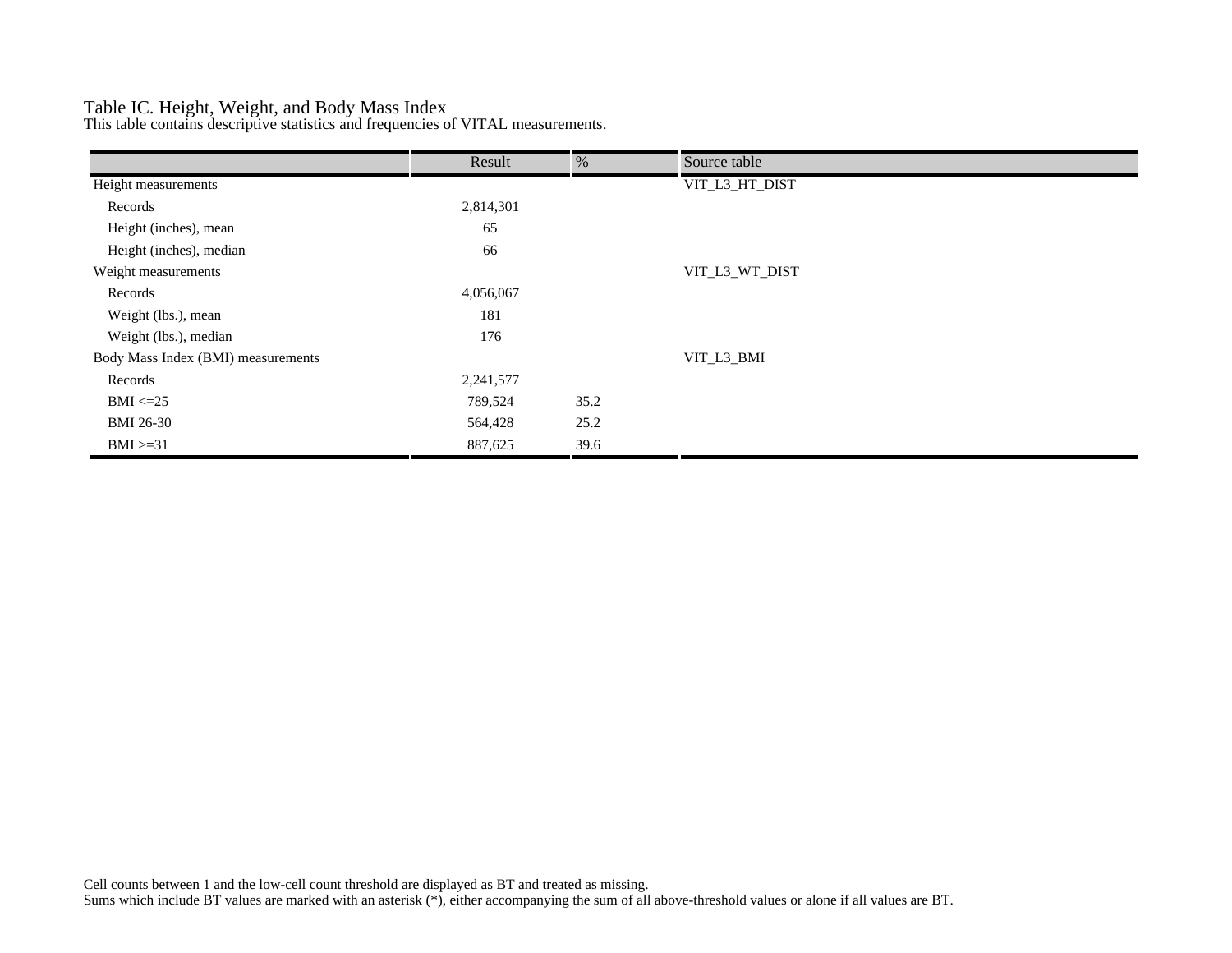#### Table 1D. Records, Refresh Dates, Patients, Encounters, and Date Ranges by Table

This table displays record counts and refresh dates for all populated tables, and summary counts and date ranges for the characterized data. The characterized data may be a subset of all data for all tables except for DEMOGRAPHIC, DEATH\_CAUSE, HASH\_TOKEN, LAB\_HISTORY, LDS\_ADDRESS\_HISTORY, and PROVIDER. Differences are due to the lookback date restriction and/or the exclusion of LOINC codes that may contain PII from the OBS\_CLIN, OBS\_GEN, LAB\_RESULT\_CM and PRO\_CM tables. These data support Data Check 1.18 (table refresh dates are not documented). Data check exceptions are highlighted in red and must be corrected.

|                    |               | All Data        | <b>Characterized Data</b> |           | <b>Characterized Data Range</b> |                                       |                   |                    |                                            |
|--------------------|---------------|-----------------|---------------------------|-----------|---------------------------------|---------------------------------------|-------------------|--------------------|--------------------------------------------|
| Table              | Records       | Refresh<br>Date | Records                   | Patients  | Encounters                      | Field name                            | 5th<br>Percentile | 95th<br>Percentile | <b>Source Tables</b>                       |
| <b>DEMOGRAPHIC</b> | 2,144,807     | 05JAN2022       | 2,144,807                 | 2,144,807 | ---                             | <b>BIRTH_DATE</b>                     | 1920_Dec          | 2011_Apr           | XTBL_L3_REFRESH_<br>DATE:<br>XTBL_L3_DATES |
| <b>ENROLLMENT</b>  | 1,148,618     | 05JAN2022       | 758,502                   | 758,502   | $---$                           | <b>ENR START</b><br>DATE <sup>^</sup> | 1999 Nov          | $2021$ Apr         | XTBL_L3_REFRESH_<br>DATE:<br>XTBL L3 DATES |
| <b>ENCOUNTER</b>   | 22,366,588    | 05JAN2022       | 12,077,314                | 756,914   | 12,077,314                      | <b>ADMIT_DATE</b>                     | 2012_Aug          | 2021_Aug           | XTBL_L3_REFRESH_<br>DATE:<br>XTBL_L3_DATES |
| <b>DIAGNOSIS</b>   | 59,804,794    | 04JAN2022       | 40,510,223                | 732,629   | 10,832,146                      | <b>ADMIT DATE</b>                     | 2012 Oct          | 2021_Aug           | XTBL_L3_REFRESH_<br>DATE:<br>XTBL_L3_DATES |
| <b>PROCEDURES</b>  | 42,735,232    | 01JAN2022       | 28,971,130                | 712,840   | 9,785,876                       | <b>ADMIT DATE</b>                     | 2012_Sep          | 2021 Jul           | XTBL_L3_REFRESH_<br>DATE:<br>XTBL_L3_DATES |
| <b>DEATH</b>       | 305,950       | 05JAN2022       | 305,950                   | 258,661   | $---$                           | <b>DEATH DATE</b>                     | 2012_Jul          | $2021$ _Jan        | XTBL_L3_REFRESH_<br>DATE:<br>XTBL_L3_DATES |
| <b>VITAL</b>       | 34,220,247    | 03JAN2022       | 27,010,955                | 664,871   | 5,281,921                       | <b>MEASURE DATE</b>                   | 2012_Nov          | 2021 Oct           | XTBL_L3_REFRESH_<br>DATE:<br>XTBL_L3_DATES |
| LAB RESULT_CM      | 140, 107, 541 | 03JAN2022       | 119,090,364               | 443,622   | 2,569,907                       | <b>RESULT_DATE</b>                    | 2012_Oct          | 2021_Aug           | XTBL_L3_REFRESH_<br>DATE:<br>XTBL_L3_DATES |
| <b>PRESCRIBING</b> | 72,718,563    | 03JAN2022       | 58,515,197                | 613,993   | 5,224,538                       | RX ORDER DATE                         | 2012_Sep          | 2021 Jul           | XTBL_L3_REFRESH_<br>DATE:<br>XTBL_L3_DATES |

^The lookback date for ENROLLMENT considers either ENR\_START\_DATE or ENR\_END\_DATE, but only ENR\_START\_DATE is displayed here. Descriptive statistics for ENR\_END\_DATE are available in the XTBL\_L3\_DATES dataset.

The source for the total number of records is the DATAMART\_ALL table.

Cell counts between 1 and the low-cell count threshold are displayed as BT and treated as missing.

Records are the sum of ALL\_N and NULL\_N for the field which is the primary key for the table. Patients are the sum of DISTINCT\_N and NULL\_N for the PATID field. Encounters are the sum of DISTINCT\_N and NULL\_N for the ENCOUNTERID field.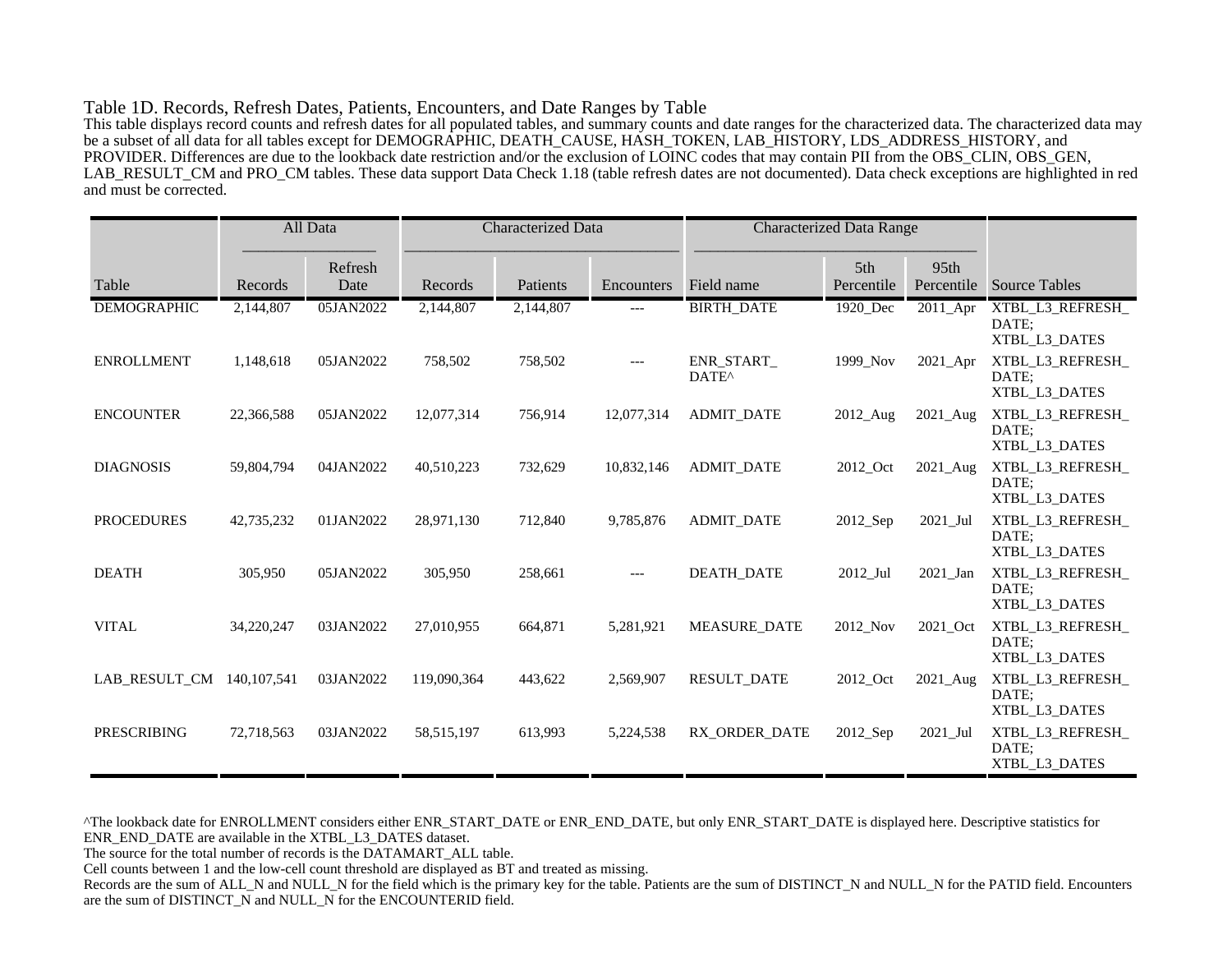Table 1D. Records, Refresh Dates, Patients, Encounters, and Date Ranges by Table (continued - page 2 of 3) This table displays record counts and refresh dates for all populated tables, and summary counts and date ranges for the characterized data. The characterized data may be a subset of all data for all tables except for DEMOGRAPHIC, DEATH\_CAUSE, HASH\_TOKEN, LAB\_HISTORY, LDS\_ADDRESS\_HISTORY, and PROVIDER. Differences are due to the lookback date restriction and/or the exclusion of LOINC codes that may contain PII from the OBS\_CLIN, OBS\_GEN, LAB\_RESULT\_CM and PRO\_CM tables. These data support Data Check 1.18 (table refresh dates are not documented). Data check exceptions are highlighted in red and must be corrected.

|                    |            | All Data        | <b>Characterized Data</b> |          | <b>Characterized Data Range</b> |                               |                        |                    |                                            |
|--------------------|------------|-----------------|---------------------------|----------|---------------------------------|-------------------------------|------------------------|--------------------|--------------------------------------------|
| Table              | Records    | Refresh<br>Date | Records                   | Patients | Encounters                      | Field name                    | 5th<br>Percentile      | 95th<br>Percentile | <b>Source Tables</b>                       |
| <b>DISPENSING</b>  | 3,158,106  | 04JAN2022       | 3,158,106                 | 179,916  | $---$                           | <b>DISPENSE_DATE</b>          | 2015_May               | 2021_Sep           | XTBL_L3_REFRESH_<br>DATE;<br>XTBL_L3_DATES |
| <b>CONDITION</b>   | 2,297,463  | 03JAN2022       | 2,185,718                 | 436,285  | $\overline{0}$                  | <b>REPORT DATE</b>            | 2013_Jun               | 2021 Oct           | XTBL_L3_REFRESH_<br>DATE:<br>XTBL_L3_DATES |
| <b>DEATH_CAUSE</b> | 14,190     | 05JAN2022       | 14,190                    | 13,923   |                                 |                               |                        |                    | XTBL_L3_REFRESH_<br><b>DATE</b>            |
| PRO_CM             | 24,369,451 | 21OCT2021       | 18.896.404                | 569,381  | 5,421,062                       | PRO DATE                      | 2012_Sep               | 2021_May           | XTBL_L3_REFRESH_<br>DATE:<br>XTBL_L3_DATES |
| <b>PROVIDER</b>    | 28,814     | 05JAN2022       | 28,814                    |          |                                 |                               |                        |                    | XTBL L3 REFRESH<br><b>DATE</b>             |
| <b>MED ADMIN</b>   | 34,904,036 | 03JAN2022       | 31,462,770                | 432,519  | 1,782,701                       | MEDADMIN<br><b>START DATE</b> | $2012$ <sub>-Sep</sub> | 2021 Jul           | XTBL_L3_REFRESH_<br>DATE;<br>XTBL_L3_DATES |
| <b>OBS_CLIN</b>    | 32,977,495 | 03JAN2022       | 24,720,500                | 574,358  | 2,442,611                       | OBSCLIN_START_<br><b>DATE</b> | 2012_Oct               | 2021_Aug           | XTBL_L3_REFRESH_<br>DATE:<br>XTBL L3 DATES |
| <b>OBS_GEN</b>     | 2,557,786  | 02JAN2022       | 1,426,504                 | 615,584  | $\mathbf{0}$                    | OBSGEN START<br><b>DATE</b>   | 2012 Jul               | 2021_Sep           | XTBL_L3_REFRESH_<br>DATE:<br>XTBL L3 DATES |
| PCORNET_TRIAL      | 228        | 05JAN2022       | 228                       | 228      |                                 |                               |                        |                    | XTBL_L3_REFRESH_<br><b>DATE</b>            |

^The lookback date for ENROLLMENT considers either ENR\_START\_DATE or ENR\_END\_DATE, but only ENR\_START\_DATE is displayed here. Descriptive statistics for ENR\_END\_DATE are available in the XTBL\_L3\_DATES dataset.

The source for the total number of records is the DATAMART\_ALL table.

Cell counts between 1 and the low-cell count threshold are displayed as BT and treated as missing.

Records are the sum of ALL\_N and NULL\_N for the field which is the primary key for the table. Patients are the sum of DISTINCT\_N and NULL\_N for the PATID field. Encounters are the sum of DISTINCT\_N and NULL\_N for the ENCOUNTERID field.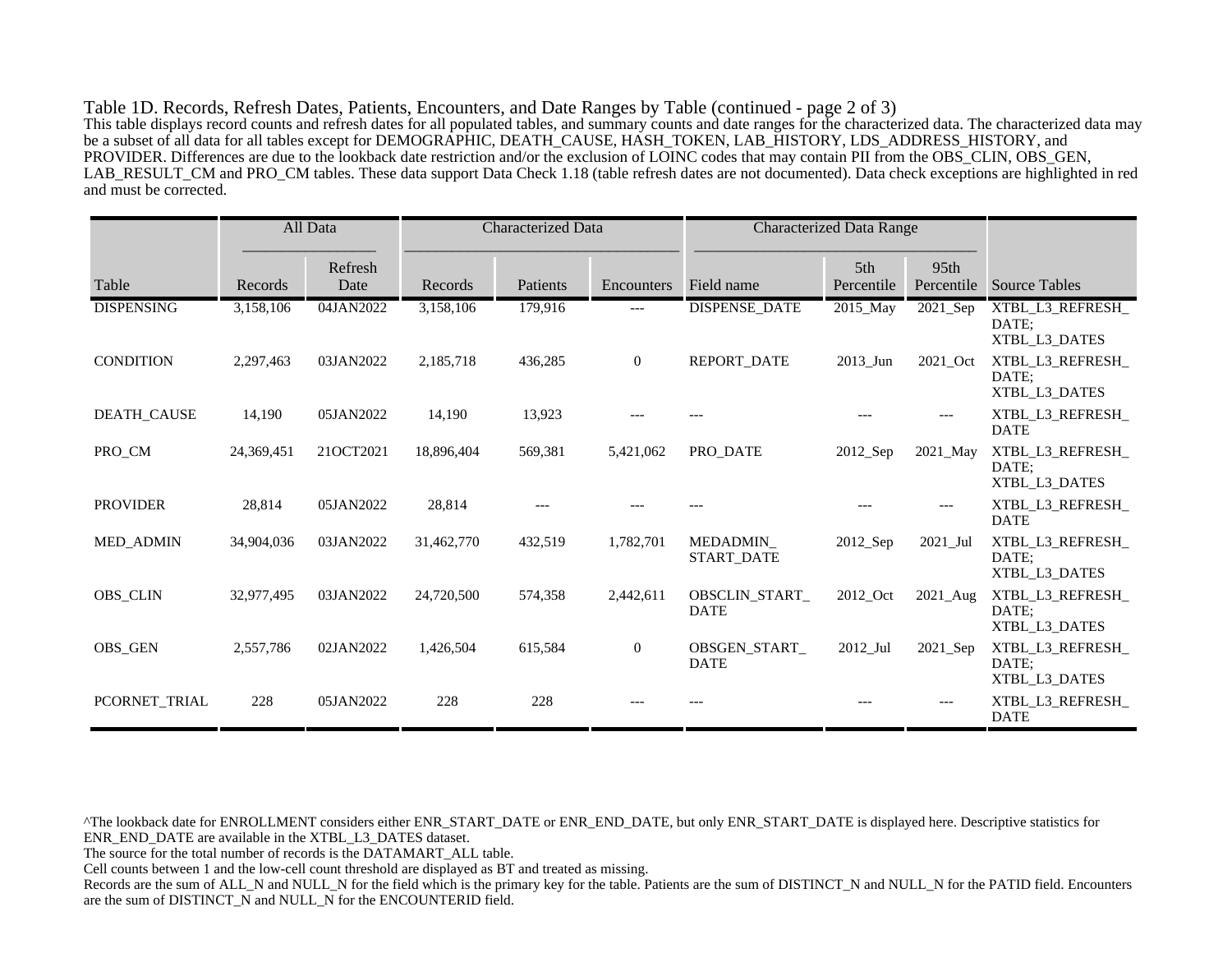Table 1D. Records, Refresh Dates, Patients, Encounters, and Date Ranges by Table (continued - page 3 of 3) This table displays record counts and refresh dates for all populated tables, and summary counts and date ranges for the characterized data. The characterized data may be a subset of all data for all tables except for DEMOGRAPHIC, DEATH\_CAUSE, HASH\_TOKEN, LAB\_HISTORY, LDS\_ADDRESS\_HISTORY, and PROVIDER. Differences are due to the lookback date restriction and/or the exclusion of LOINC codes that may contain PII from the OBS\_CLIN, OBS\_GEN, LAB\_RESULT\_CM and PRO\_CM tables. These data support Data Check 1.18 (table refresh dates are not documented). Data check exceptions are highlighted in red and must be corrected.

|                               |           | All Data        | Characterized Data |           |            |                | <b>Characterized Data Range</b> |                                |                                           |
|-------------------------------|-----------|-----------------|--------------------|-----------|------------|----------------|---------------------------------|--------------------------------|-------------------------------------------|
| Table                         | Records   | Refresh<br>Date | Records            | Patients  | Encounters | Field name     | 5th<br>Percentile               | 95 <sub>th</sub><br>Percentile | <b>Source Tables</b>                      |
| <b>HASH TOKEN</b>             | 2,144,807 | 05JAN2022       | 2,144,807          | 2,144,807 | $- - -$    | $---$          | $---$                           | $---$                          | XTBL L3 REFRESH<br><b>DATE</b>            |
| LDS ADDRESS<br><b>HISTORY</b> | 2,203,300 | 05JAN2022       | 2,203,300          | 1,593,859 |            | ---            | $---$                           | $---$                          | XTBL L3 REFRESH<br><b>DATE</b>            |
| <b>IMMUNIZATION</b>           | 854,979   | 07DEC2021       | 799,140            | 203.930   | 558.397    | VX RECORD DATE | 2012 Oct                        | $2021$ Sep                     | XTBL L3 REFRESH<br>DATE:<br>XTBL L3 DATES |
| <b>LAB HISTORY</b>            | 31,529    |                 | 31,529             | $---$     | $- - -$    | $---$          | $---$                           | $---$                          | LABHIST L3 N                              |

^The lookback date for ENROLLMENT considers either ENR\_START\_DATE or ENR\_END\_DATE, but only ENR\_START\_DATE is displayed here. Descriptive statistics for ENR\_END\_DATE are available in the XTBL\_L3\_DATES dataset. The source for the total number of records is the DATAMART\_ALL table. Cell counts between 1 and the low-cell count threshold are displayed as BT and treated as missing. Records are the sum of ALL\_N and NULL\_N for the field which is the primary key for the table. Patients are the sum of DISTINCT\_N and NULL\_N for the PATID field. Encounters are the sum of DISTINCT\_N and NULL\_N for the ENCOUNTERID field.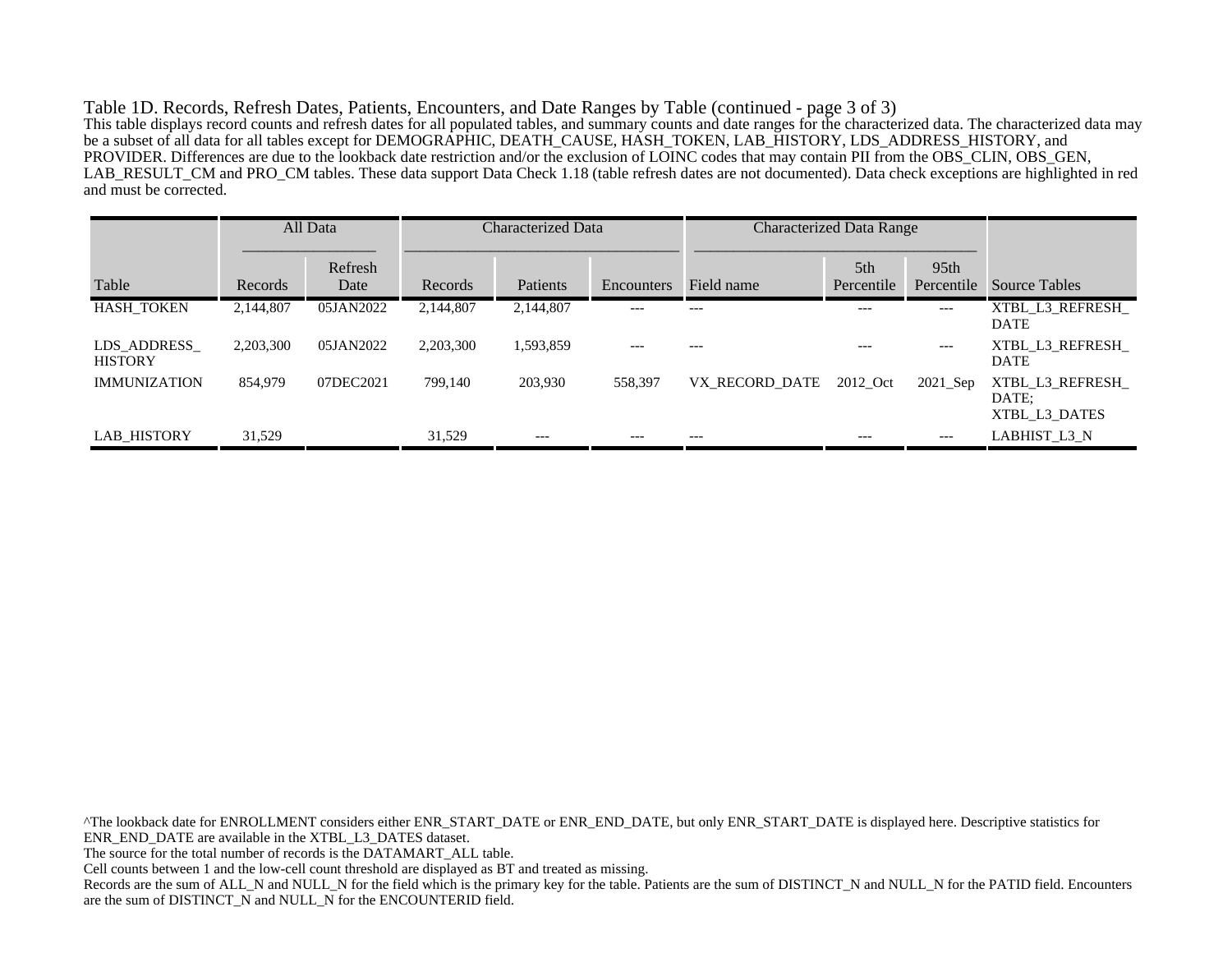# Table IE. Records Per Table By Encounter Type

This table contains record counts by encounter type for the ENCOUNTER, DIAGNOSIS, and PROCEDURES tables.

|                                         | <b>ENCOUNTER</b> |      | <b>DIAGNOSIS</b> |      | <b>PROCEDURES</b> |      |
|-----------------------------------------|------------------|------|------------------|------|-------------------|------|
| <b>Encounter Type</b>                   | N                | $\%$ | $\mathbf N$      | %    | $\mathbf N$       | $\%$ |
| AV (Ambulatory Visit)                   | 10,755,285       | 89.1 | 28,760,522       | 71.0 | 18,963,031        | 65.5 |
| ED (Emergency Dept)                     | 674,860          | 5.6  | 3,351,178        | 8.3  | 2,426,271         | 8.4  |
| EI (ED to IP Stay)                      | 158,488          | 1.3  | 4,536,457        | 11.2 | 4,143,322         | 14.3 |
| IC (Institutional Professional Consult) | $\theta$         |      | $\Omega$         |      | $\Omega$          |      |
| IP (Inpatient Hospital Stay)            | 177,647          | 1.5  | 3,106,207        | 7.7  | 3,108,947         | 10.7 |
| IS (Non-acute Institutional Stay)       | $\Omega$         |      | $\Omega$         |      | $\Omega$          |      |
| OA (Other Ambulatory Visit)             | 0                |      | 0                |      |                   |      |
| OS (Observation Stay)                   | $\Omega$         |      | $\Omega$         |      | $\Omega$          |      |
| TH (Telehealth)                         | 311,034          | 2.6  | 755,859          | 1.9  | 329,559           | 1.1  |
| Missing, NI, UN or OT                   | $\Omega$         |      | $\Omega$         |      | $\Omega$          |      |
| Total                                   | 12,077,314       |      | 40,510,223       |      | 28,971,130        |      |
| Source table                            | ENC_L3_ENCTYPE   |      | DIA_L3_ENCTYPE   |      | PRO_L3_ENCTTPE    |      |